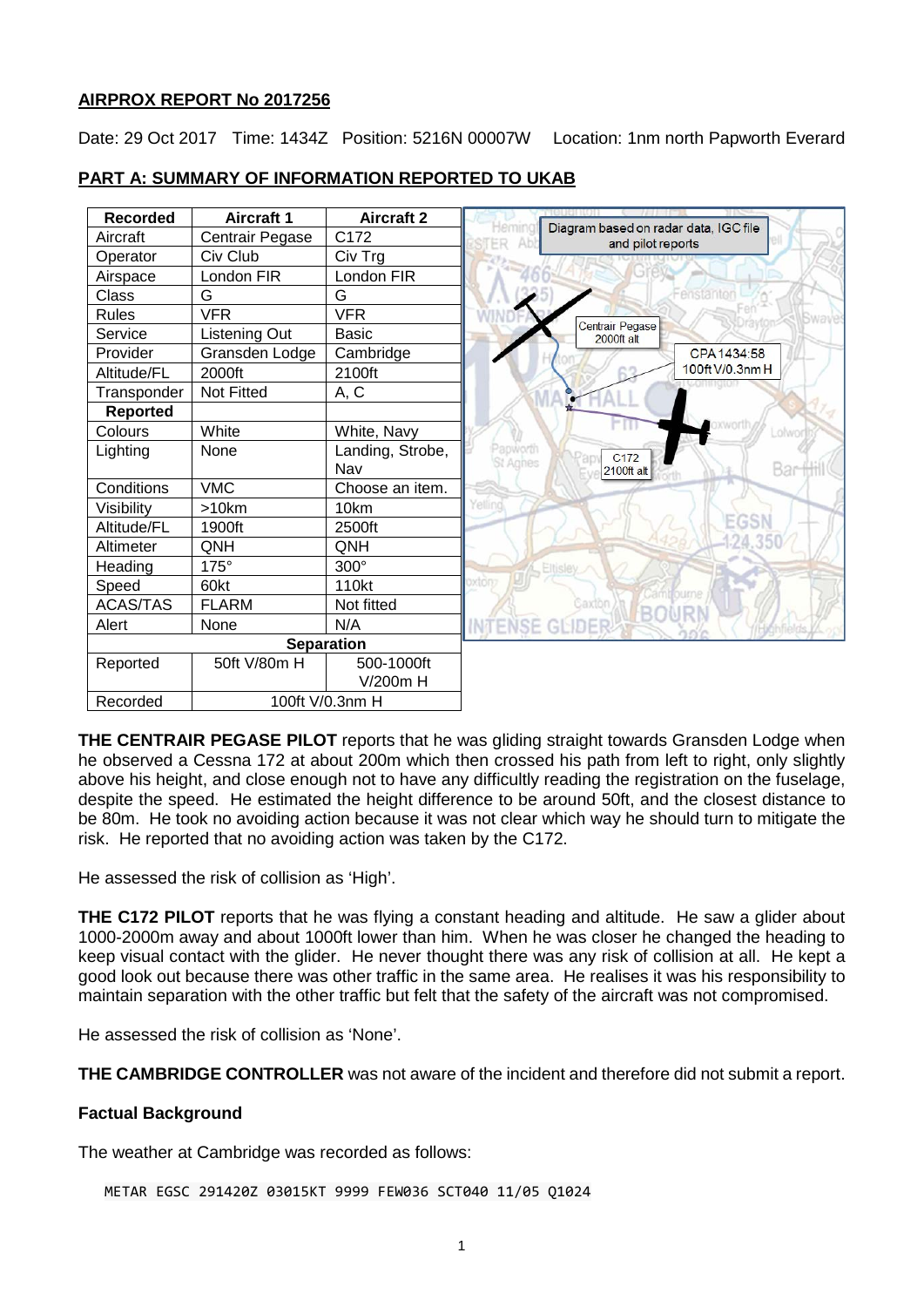## **Analysis and Investigation**

# **CAA ATSI**

The Glider pilot was on a VFR flight from Nene Valley Gliding Club to Cambridge Gliding Club and was listening on Cambridge Gliding Club radio frequency at the time of the Airprox. The C172 pilot was on a local VFR flight from Cambridge in receipt of a Basic Service from Cambridge Approach (Non-Radar). There were no R/T transmissions found on the recording of the Cambridge Approach frequency that were relevant to the Airprox.

At 1433:10, the glider and the C172 were first observed on the area radar replay. The identity of the C172 was established from the radar replay but the glider was a primary radar only contact whose identity could not be established. However, the primary track displayed was consistent with the report received from the glider pilot (Figure 1).



At 1434:00, the aircraft were displayed as being 2.6nm apart with the C172 displaying FL017 (altitude 2030ft) and the glider reported at altitude 1900ft (Figure 2).

CPA could only be measured at 1434:51 due to the glider primary radar contact fading from radar cover [UKAB note: using a different radar replay the CPA was determined as 0.3nm laterally at 1434:58]. The vertical distance as reported by the glider pilot was thought to be around 50ft (Figure 3).

At 1435:56, the primary contact associated with the glider faded from radar cover. Of note is that the report from the pilot of the C172 states that the aircraft was at altitude 2500ft at the time of the reported sighting of the glider. The altitude as calculated from the radar replay Flight Level was 2030ft. The glider pilot reported as being at altitude 1900 feet, which was calculated as 2000ft from the IGC logger file. This would suggest that the vertical distance between the two aircraft may have been around 130ft (Figure 4).



Figure 4 - 1435:56

Under the requirements contained in CAP 493 and CAP 774, the provider of a Basic Service is not required to monitor the flight and pilots should not expect any form of traffic information from a controller. However, where a controller has information that indicates that there is aerial activity in a particular location that may affect a flight, they should provide information in general terms to assist with the pilot's situational awareness. The Cambridge Approach Controller did not have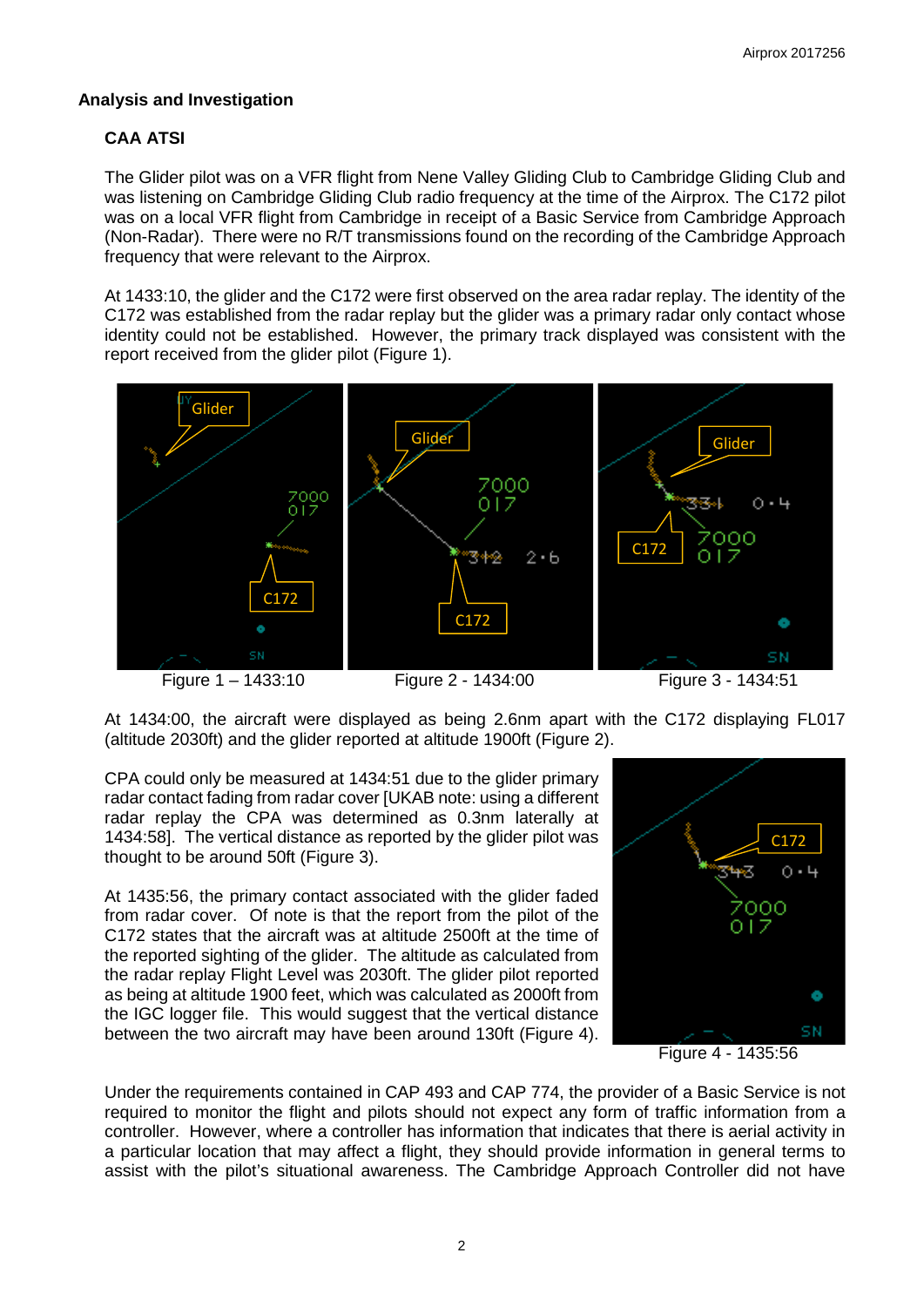access to surveillance equipment and could not monitor the flight of the C172. As such they would have been unaware of the hazard presented by the glider.

In Class G Airspace under a Basic Service the pilots remain responsible for their own collision avoidance.

#### **UKAB Secretariat**

The Centrair Pegase and C172 pilots shared an equal responsibility for collision avoidance and not to operate in such proximity to other aircraft as to create a collision hazard<sup>[1](#page-2-0)</sup>. If the incident geometry is considered as converging then the C17[2](#page-2-1) pilot was required to give way to the Centrair Pegase<sup>2</sup>.

#### **Summary**

An Airprox was reported when a Centrair Pegase and a C172 flew into proximity at 1434 on Sunday 29<sup>th</sup> October 2017. Both pilots were operating under VFR in VMC, the Centrair Pegase was not receiving a service, and the C172 pilot in receipt of a Basic Service from Cambridge.

## **PART B: SUMMARY OF THE BOARD'S DISCUSSIONS**

Information available consisted of reports from the pilots of both aircraft, transcripts of the relevant RT frequencies, radar photographs/video recordings and reports from the appropriate ATC authority.

The Board began by looking at the actions of the C172 pilot. Based on his report and its disparity with the glider pilot's, the Board suspected that the C172 pilot had seen a different glider to the Centrair Pegase. They then surmised that because he probably did not see the Centrair Pegase, he would not have been able to avoid it and that would explain why the glider pilot reported that he appeared to maintain his course and altitude as they passed each other. The Board commented that, although the C172 pilot was under a Basic Service, this was not in conjunction with radar surveillance and therefore maintaining a good lookout was paramount in this busy airspace environment. For his part, the Centrair Pegase pilot's IGC logger file verified that both his route and course corresponded with the primary contact on the radar replay, and also confirmed his reported altitude. Members noted that he had seen the C172 late as it crossed his path inside 200m, and that the high crossing rate meant he could not determine which direction he should turn to mitigate the risk.

The Board then looked at the cause and risk of the Airprox. They agreed that the Centrair Pegase pilot had seen the C172 late, and that the C172 pilot had probably seen another glider and had not seen the Centrair Pegase at all. They therefore agreed that the cause was best described as a late sighting by the Centrair Pegase pilot and a probable non-sighting by the C172 pilot. The Board then turned to the risk. The radar replay showed that the C172 pilot did not deviate in course or level, and that the recorded separation was 100ft vertically and 0.3nm horizontally. However, the Centrair Pegase pilot reported that he first saw the C172 within 0.1nm (200m), which indicates that the separation was less than that interpreted on the radar replay. Noting that the glider may have faded from the radar before CPA could be categorically determined, the Board concluded that the Centrair Pegase pilot's report indicated that safety margins had been much reduced below the norm; accordingly, the degree of risk was assessed as Category B.

#### **PART C: ASSESSMENT OF CAUSE AND RISK**

l

Cause: A late sighting by the Centrair Pegase pilot and a probable non-sighting by the C172 pilot.

Degree of Risk: B.

<span id="page-2-0"></span><sup>1</sup> SERA.3205 Proximity.

<span id="page-2-1"></span><sup>2</sup> SERA.3210 Right-of-way (c)(2) Converging.